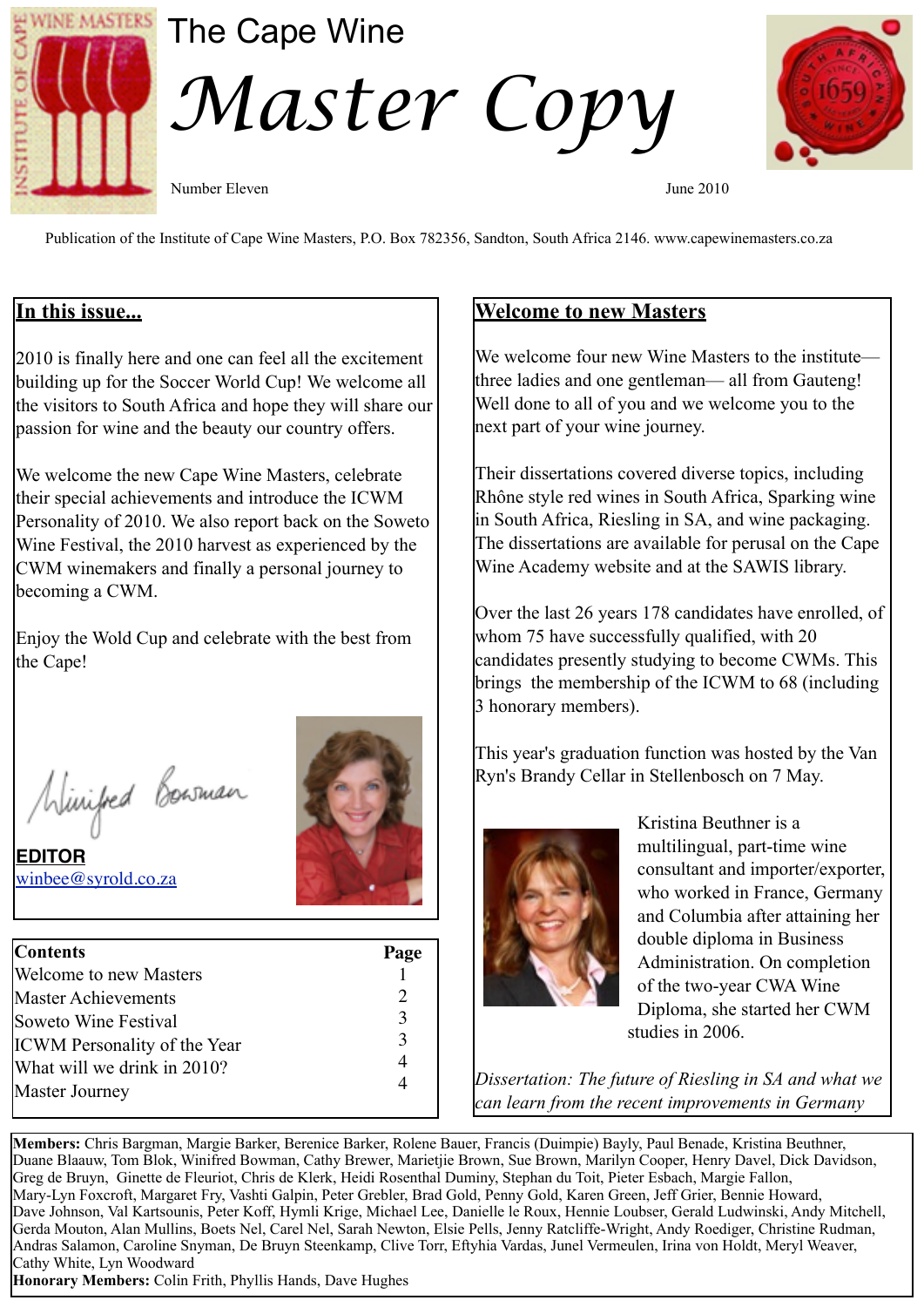

Mike Lee is an engineer in the manufacturing and logistics sphere and a qualified photographer, who enjoys travel, food and golf. His passion for wine - especially the Mediterranean red wines of Spain, Italy and France, in particular those of Burgundy - started when he was a university student in 1982. Lee started certificate courses at the Cape Wine

Academy, completing the CWA diploma in 2003 followed by the Cape Wine Masters programme in 2010. He is a member of the Wild Yeasts tasting group in Johannesburg.

*Dissertation: Rhone-style red wines in South Africa.*



Sarah Newton, an analytical chemist, has engaged in brief stints advising customers on wine in restaurants and retail stores. She started the CWA Preliminary course in 1998, obtaining the CWA Diploma II in 2001 and is a member of the Cellar Rats Wine Tasting Club, the Bubbly Club and the Wild Yeasts.

*Dissertation: Sparkling wine: The growth of this category of wine in South Africa.*



Lyn Woodward is a freelance wine writer, food stylist and educator with a degree in business management. She completed several wine courses including a Cape Wine Academy introductory wine course as part of her Diploma at the Christina Martin Chef's School in Durban. During seven years of working experience at the Cape

Wine Academy Woodward also led a wine and food tour of France and trips around the Cape winelands. She is a member of the Wild Yeasts tasting club.

*Dissertation: Wine packaging: alternatives to traditional glass.*

**We wish you all the best and trust that you will keep exploring and uncover new wine adventures.We also look forward to the contribution you will make to our world of wine and to the ICWM in years to come.**

## **Master Achievements**

Special achievement awards were presented for exceptional knowledge and ability in three different subjects. They are the Van Ryn's Trophy for Brandy Excellence, The Groenland Viniculture Award and the Villiera Sabre Award for excellence in theory and tasting of sparkling wine.



Gerhard du Toit from Van Ryn & Sarah Newton

The Van Ryn Brandy Award for achieving distinction in the brandy theory and tasting examinations was awarded to Sarah Newton.



 $L-R$ : Kosie Steenkamp, Lyn Woodward & Bennie Howard

The Groenland Viniculture Award was presented to Lyn Woodward by Kosie Steenkamp of Groenland in recognition of his son, De Bruyn, CWM.



L-R: Jeff Grier, Sarah Newton & Bennie Howard

"The Villiera Sabre" for outstanding performance in the CWM bubbly tasting examination was carefully considered, says Jeff Grier from Villiera. "The CWM's are an influential group and there are a growing number who claim to have a special connection to bubbly. This is a positive trend and as one of the leading Cap Classique producers in S.A. we wished to ensure that this trend continues. We hope to inspire future candidates to take bubbly seriously by sponsoring an award that successful candidates can keep and be proud of for as long as they live. The sabre goes hand in hand with the excitement of the category and it seemed an appropriate symbol to use as an award".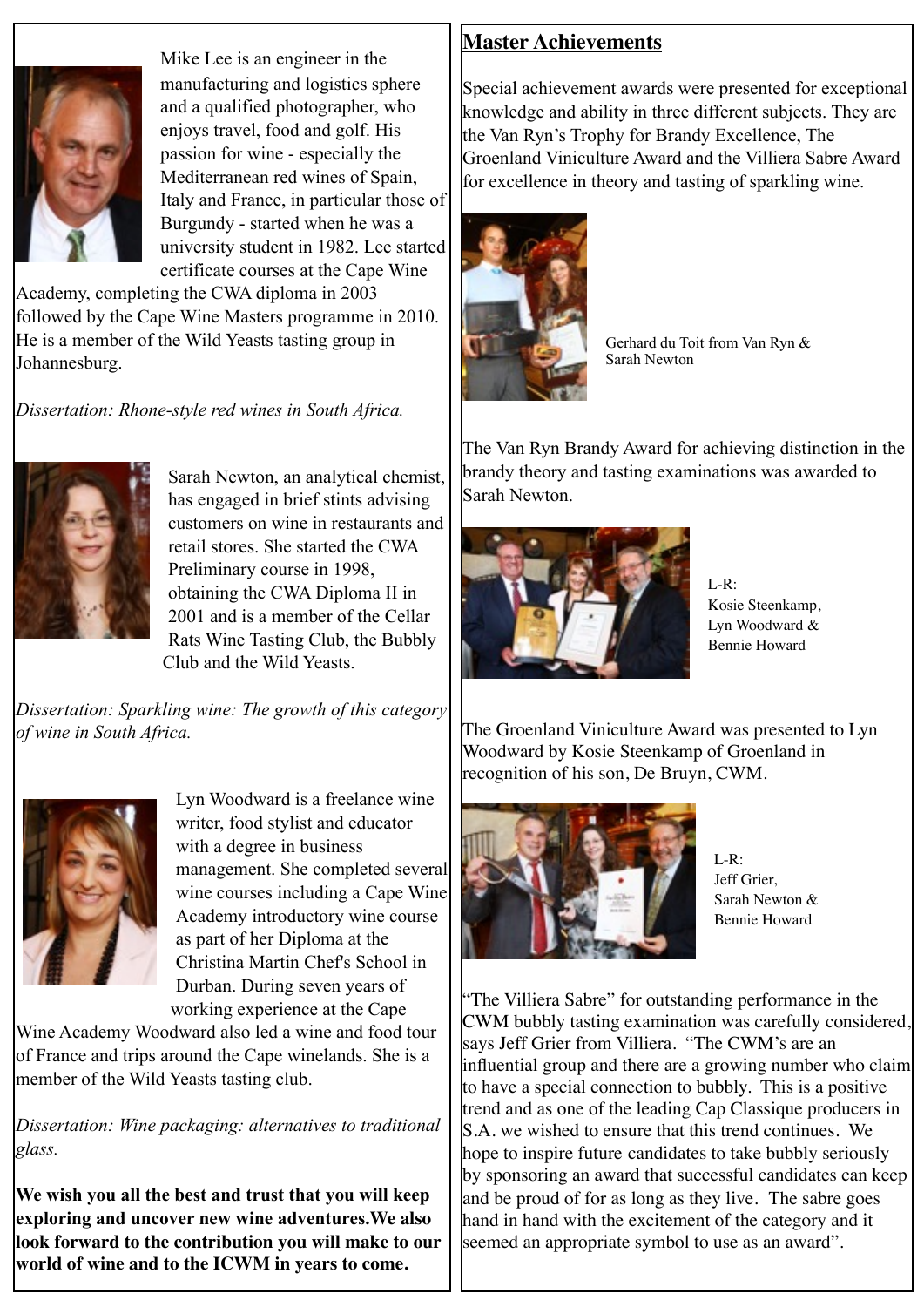### **Master Soweto Festival**



Marilyn Cooper

It is official. Soweto loves South African wine! In September, 5520 people flocked to the 2009 Standard Bank Soweto Wine Festival to taste over 800 wines. If wine once had a bad reputation in the townships, this is now well and truly buried as a new generation of black wine appreciators comes to the fore in their thousands. They are the SA black middle class market and live in Soweto and the northern and southern suburbs of Johannesburg. They are the future wine consumers of South Africa.

The idea of having a wine festival in Soweto was born around a braai, held in Pretoria between neighbours Lyn Woodward and Mnikelo Mangciphu. They were drinking wine out of Soweto Beer Festival glasses, and several glasses later, thought what a good idea it would be to have a Wine Festival instead!

In 2005 the first festival was held at Ubuntu Kraal in Orlando West, and attended by 1500 visitors. The festival was officially opened by the then Minister of Agriculture, Thoka Didiza. Eighty-two wineries came to that first festival all filled with great excitement - many had never been into a township before. The 2006 festival moved to the present premises: University of Johannesburg, Soweto Campus. More than 3000 people attended the Soweto Wine and Brandy festival, and a great time was held by all.

The 2007 festival reverted to a wine only show. Standard Bank came on board with on a three year head line sponsorship, resulting in the show growing and reaching a much wider audience. With an increased marketing budget, wider advertising in City Press, the Sowetan, Sunday Times and on radio stations Metro and Kaya FM was made possible.

During 2008 and 2009 wineries saw an increased awareness and thirst for more wine knowledge among attendees. This was endorsed by the CWA who ran three tasting sessions per evening, presented by Mary Krone, Busi Yende and Chris de Klerk CWM. In 2009 the presenters were all of colour, Erick Sikhosana from the Hyatt, Jacob Peu from Jacob's Quest and Nico Fischer from Simonsig.

With the economic downturn, Standard Bank have not renewed their sponsorship, but Mnikelo and I have a commitment to growing the black market, in particular in Soweto. Mnikelo set up the only wine shop, Morara Wine Emporium in Mofolo in 2006, and this has now been franchised. Sales are small compared to the retailers in the northern suburbs, but sponsor Pick n Pay, see an increase in wine sales each year. In December, Four Cousins outsold 2 litre coke in their Maponya Mall store! **Marilyn Cooper, CWM**

## **ICWM Wine Personality of the Year**

![](_page_2_Picture_10.jpeg)

Pietman Retief with Duimpie Bayly

You may be familiar with the phrase: '*Claret is the liquor for boys, port for men, but he who aspires to be a hero must drink brandy'.* Samuel Johnson could well have modelled his words on [Pietman Retief](http://www.stellenboschwinetourism.co.za/contact_wine_tours_stellenbosch.php) - who as former director of the SA Brandy Foundation made a stellar contribution to shape the image of our brandy industry.

A born and bred [Bolande](http://www.stellenboschwinetourism.co.za/index.php)r, Pietman studied at the [University of Stellenbosch](http://www.stellenboschwinetourism.co.za/index.php), then joined the [Distillers](http://www.stellenboschwinetourism.co.za/wine_tours.php)  [Corporation in 1](http://www.stellenboschwinetourism.co.za/wine_tours.php)971. In the early 1980s Pietman was responsible for the opening of the [Wine Museum](http://www.stellenboschwinetourism.co.za/wine_tours.php), [Brandy](http://www.stellenboschwinetourism.co.za/wine_tours.php)  [Museum](http://www.stellenboschwinetourism.co.za/wine_tours.php) and the [Van Ryn Brandy Cellar](http://www.stellenboschwinetourism.co.za/wine_tours.php). In addition, he assisted with the inauguration of the [South African](http://www.stellenboschwinetourism.co.za/index.php)  [Brandy Foundation](http://www.stellenboschwinetourism.co.za/index.php) in 1984. Ten years on Pietman was appointed director of the foundation – and through his contribution catapulted the refined image of brandy to new heights.

In 1997 – perfectly timed to the day to commemorate 325 years since brandy was first distilled in SA, he initiated the launch of SA's first brandy route – perhaps also a world-first. Pietman believed: "Once people have seen how much love, attention, time and knowledge is put into each bottle of brandy, they will develop a greater respect for the product."

There's still no slowing Pietman down. Since retiring in 2006 he follows his interests - from wine tourism to historic buildings - with the same characteristic fervour and energy which earned him the title as South Africa's Mr Brandy.

The ICWM presented the annual award to Pietman in recognition of his success in local and export wine and brandy markets and his passionate role in the industry.